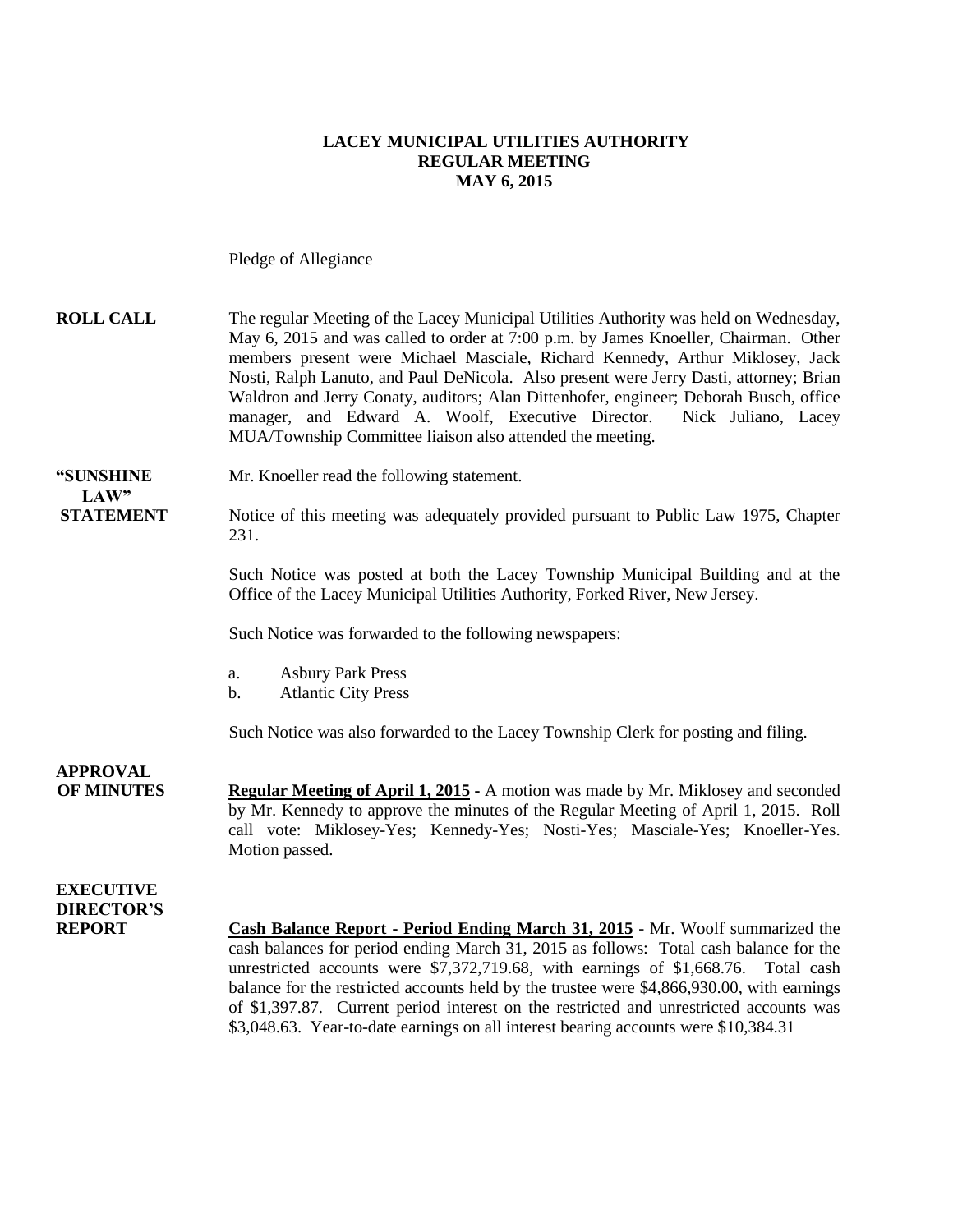**Resolution 2015-33 – Accept and Approve 2014 Audit** – Mr. Masciale and Mr. Miklosey were both satisfied with the audit report. Mr. Waldron provided a brief synopsis of the audit, and indicated there were no comments/recommendations to report. On recommendation by the executive director, a motion was made by Mr. Miklosey and seconded by Mr. Masciale to adopt *Resolution 2015-33, Resolution of the Lacey Municipal Utilities Authority, County of Ocean, State of New Jersey, Accepting and Approving the Audit Ending Fiscal Year December 31, 2014.* Roll call vote: Miklosey-Yes; Masciale-Yes; Nosti-Yes; Kennedy-Yes; Knoeller-Yes. Motion passed.

**Accountant's Status Report – Month Ended March 31 2015** – Mr. Waldron reported user charges resulted in an unfavorable variance for the month on both sewer and water. Delinquency charges had an unfavorable variance on both water and sewer. Interest income had an unfavorable variance on both water and sewer, due to investments not performing as well as expected.

Mr. Miklosey pointed out the status report indicates the OCUA being over budget, however, it is actually under budget. He asked the reports be reviewed thoroughly before submittal to the Authority.

**REPORT** The business report was submitted for review.

# **ENGINEER'S**

**BUSINESS**

**REPORT Resolution 2015-35 – Preliminary Sewer and Water Approval – Mattress Warehouse at Lacey Retail Center – PR Sunrise Outparcel, LLC** – Mr. Dittenhofer stated his office received the application and plans for preliminary sewer and water approvals for Mattress Warehouse at Lacey Retail Center, Block 314.01, Lot 29.06. The applicant is proposing to construct a 6,000 SF Mattress Warehouse Store at the Lacey Retail Center site located on the west site of Route 9, across from Nautilus Boulevard. The applicant proposes to install a lateral from an existing on-site manhole to service the building. The applicant also proposes to extend an existing water service on site to service the building. On recommendation by the Authority's engineer, a motion was made by Mr. Miklosey and seconded by Mr. Kennedy to adopt *Resolution 2015-35, Resolution of the Lacey Municipal Utilities Authority, County of Ocean, State of New Jersey, Preliminary Sewer and Water Approval, Mattress Warehouse at Lacey Retail Center, Block 314.01, Lot 29.06, PR Sunrise Outparcel 1, LLC.* Roll call vote: Miklosey-Yes; Kennedy-Yes; Nosti-Yes; Masciale-Yes; Knoeller-Yes. Motion passed.

> **Resolution 2015-34 – Cleaning & Televising Contract No. 7 – Final Payment – Performance Bond Release – Change Order No. 2 – D & D Trenchless Solutions** – On recommendation by the authority's engineer, a motion was made by Mr. Miklosey and seconded by Mr. Masciale to adopt *Resolution 2015-34, Resolution of the Lacey Municipal Utilities Authority, County of Ocean, State of New Jersey, Approving Engineer's Certificate No. 3 and Final Change Order No. 2 for the Cleaning and Televising Sanitary Sewer Contract No. 7 Project.* The change order represents quantity adjustments for a net contract decrease of \$7,692.43. Roll call vote: Miklosey-Yes; Masciale-Yes; Nosti-Yes; Kennedy-Yes; Knoeller-Yes. Motion passed.

> **Water Treatment Plant No. 1 Upgrades** – Mr. Dittenhofer stated the underground conduit was installed, and JCP& L will be on-site May  $11<sup>th</sup>$  to complete the connection. Within the next week both Wells  $7 \& 8$  and the treatment plant will be fully operational.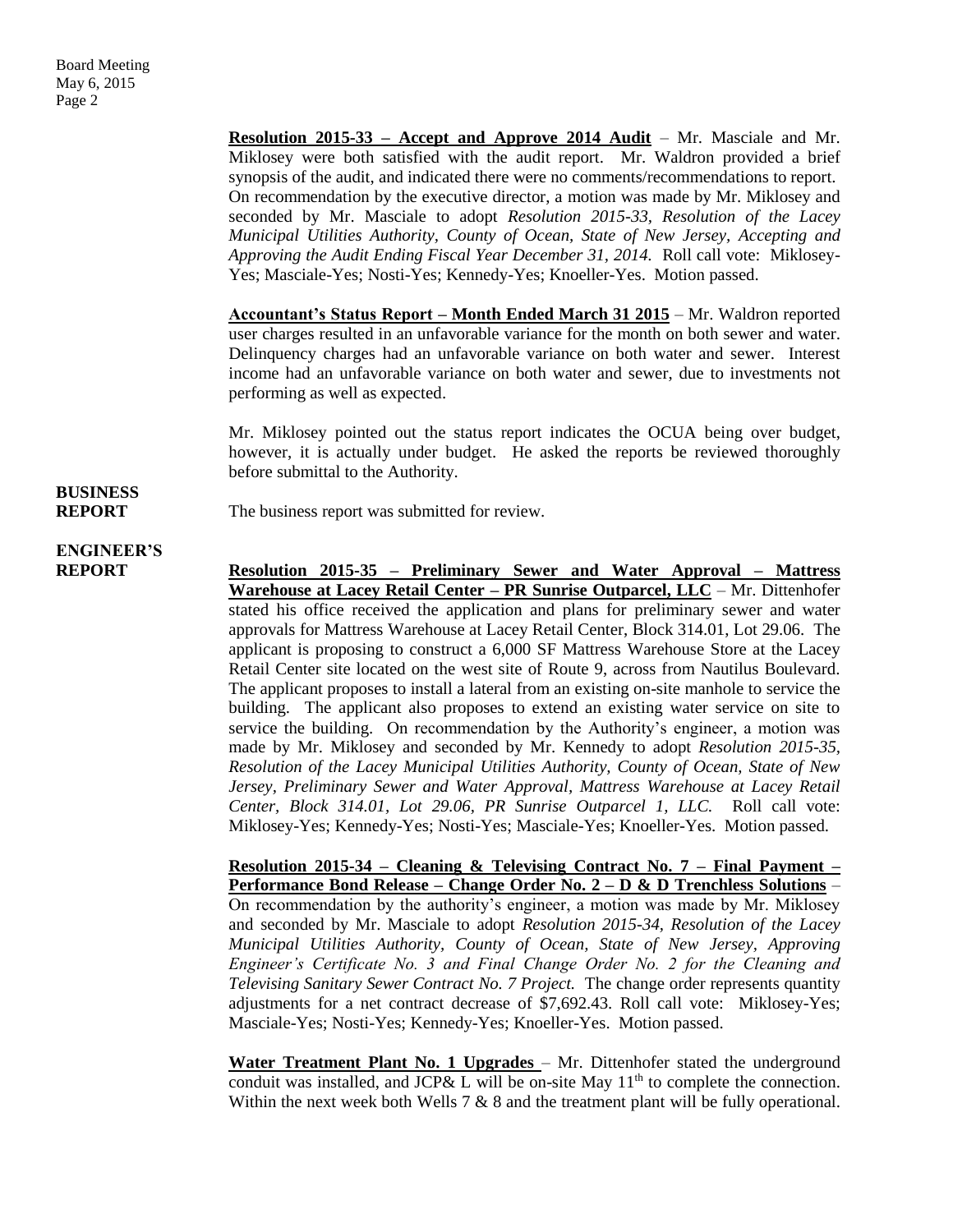Mr. Masciale asked when Well 7 would go on-line as the primary well. Mr. Woolf stated it can be put in service on June  $1<sup>st</sup>$ . Wells 3, 4 & 5 will become back-up wells.

**Meter Installation** - Mr. Dittenhofer stated the contractor has installed approximately 1,350 meters. Mr. Nosti asked how many meters have been reported leaking. Mr. Woolf sated there were quite a few. He explained there are two types of  $\frac{3}{4}$  inch water meters being used – short and long, with the standard being short. The meters that were ordered for the project were ¾ short. Upon doing the installations, it was realized there were some long meters out there. To correct this problem, bushings were put on them to adjust the size of the threads. However, they have been found to be leaking and were removed and replaced with a 1" meter. An additional 100 1" meters will be purchased to correct this problem. Mr. Woolf stated he will contact the supplier to see if the meters can be exchanged.

**Cleaning & Televising Contract No. 8** – Mr. Dittenhofer stated this project is ongoing.

**HMPG Purchasing and skid mounted generator and site improvements at four (4) pump stations** – Mr. Dittenhofer stated this project is currently under design. Expects bid to go out end of April.

**Survey of Brookdale Water Treatment Plant** – Mr. Dittenhofer stated the survey was completed. Mr. Knoeller asked Mr. Dittenhofer to provide a cost estimate on what it would cost to remove the well house.

**Marketing Plan** – Mr. Dittenhofer stated he is presently looking into a potential marketing plan for water sales with adjoining towns. He did a rate comparison and are in the process of determining what the costs would be to produce a gallon of water, not only with Wells 3, 4 & 5, but also 7 & 8. He stated the borough of Ocean Gate, Pine Beach and Beachwood are interested, as long as it would be beneficial to them. He stated he will have a preliminary report at the next meeting.

Mr. Knoeller asked about the building that has to be knocked down. Mr. Woolf stated it can be done in-house. There are also two expansion tanks in the ground that have to be removed, which can be done in-house as well.

## **ATTORNEY'S**

**REPORT Clearview Street** – Mr. Dasti stated he is waiting to review the survey from RV&V. Thereafter, the Authority can consider applying for a zoning permit in order to confirm that the property is buildable.

> **Dunkin Donuts** – Mr. Dasti stated he has reviewed correspondence from RV&V regarding the application for tentative water and sewer approvals.

> **Bob's Square Deal** – Mr. Dasti stated he has reviewed correspondence from RV&V regarding the application for preliminary water and sewer approvals.

> **Mattress Warehouse at Lacey Retail Center** – Mr. Dasti stated he has reviewed correspondence from RV&V regarding the application for preliminary water and sewer approvals.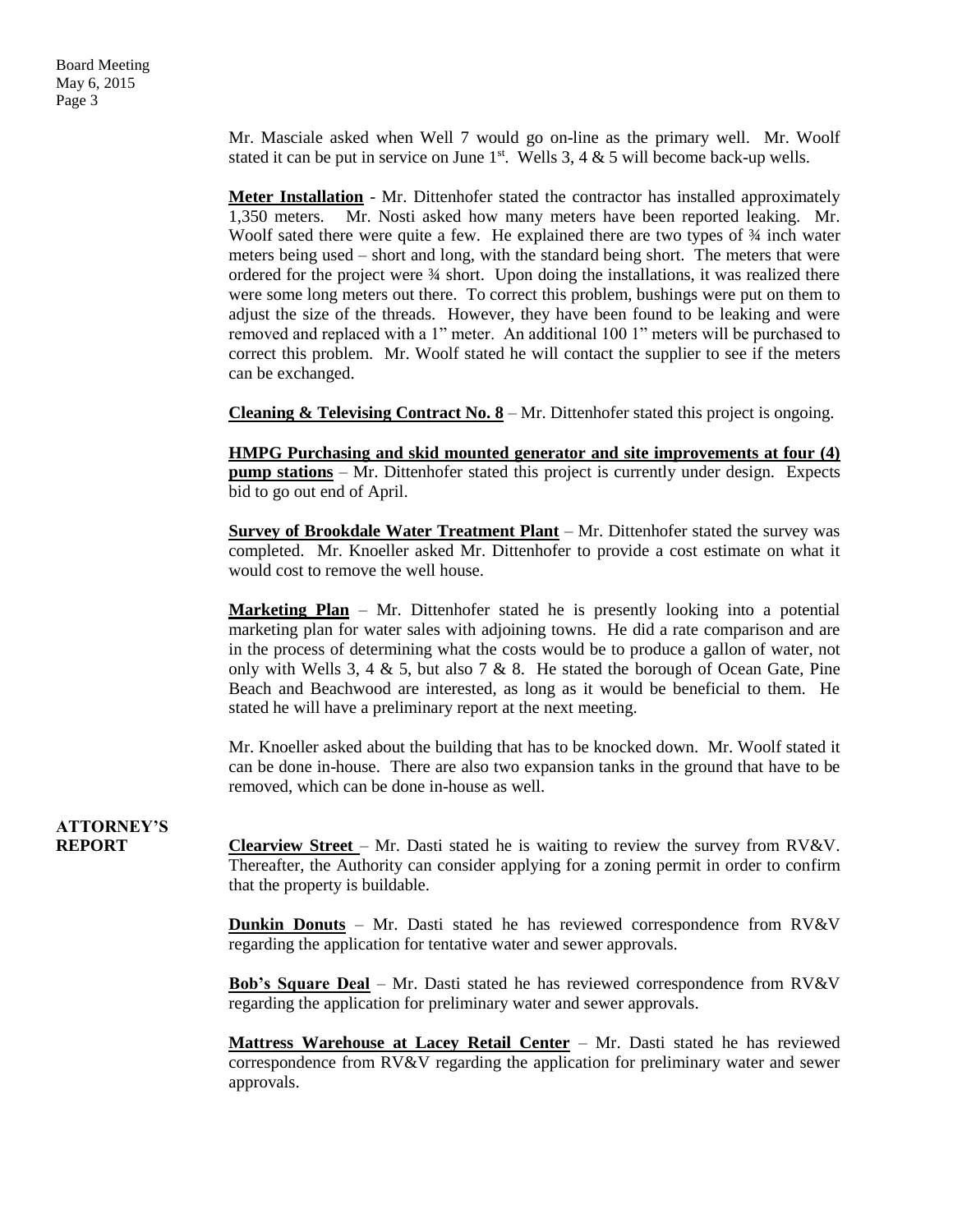Board Meeting May 6, 2015 Page 4

#### **CORRESPONDENCE**

**Edward Klump, Beach Blvd.** – Requesting relief of utility bill, due to broken pipe. Since the water from the leak did not go into the sewer system, a motion was made by Mr. Kennedy and seconded by Mr. Masciale to grant a credit adjustment on the sewer charges in the amount of \$481.32 (89,000 gallons). Roll call vote: Kennedy-Yes; Masciale-Yes; Nosti-Yes; Miklosey-Yes; Knoeller-Yes. Motion passed.

**Michael McGuire, Oak Lane** – Requesting relief of utility bill, due to outside leak. Since the water from the leak did not go into the sewer system, a motion was made by Mr. Kennedy and seconded by Mr. Miklosey to grant a credit adjustment on the sewer charges in the amount of \$449.80 (93,000 gallons). Roll call vote: Kennedy-Yes; Miklosey-Yes; Nosti-Yes; Masciale-Yes; Knoeller-Yes. Motion passed.

**Mr. & Mrs. Rosado, Laurel Blvd** - Requesting relief of utility bill, due to broken pipe. Since the water from the leak did not go into the sewer system, a motion was made by Mr. Kennedy and seconded by Mr. Masciale to grant a credit adjustment on the sewer charges in the amount of \$2,223.74 (307,000 gallons). Roll call vote: Kennedy-Yes; Masciale-Yes; Nosti-Yes; Miklosey-Yes; Knoeller-Yes. Motion passed.

**Mr. & Mrs. Conover, Spar Drive** - Requesting relief of utility bill, due to leaky water meter. Since the water from the leak did not go into the sewer system, and the replacement meter was defective, a motion was made by Mr. Kennedy and seconded by Mr. Nosti to grant a credit adjustment on the sewer and water charges in the amount of \$97.48 (12,000 gallons). Roll call vote: Kennedy-Yes; Nosti-Yes; Miklosey-Yes; Masciale-Yes; Knoeller-Yes. Motion passed. Mr. Woolf explained the water meter was leaking after installation by the contractor. As a result, the customer is to be reimbursed for water. Mr. Knoeller stated the contractor should be liable for reimbursing the customer.

**Mr. & Mrs. Torres, Fox Hollow Drive** – Requesting relief of utility bill, due to broken pipe. Since the customer's last water meter reading did not indicate excessive water usage during the billing cycle, and adjustment to the account was not justified.

**Victor Fileppi, Juniper Lane** – Requesting relief of utility bill, due to broken pipe. Since the water from the leak did not go into the sewer system, a motion was made by Mr. Kennedy and seconded by Mr. Nosti to grant a credit adjustment on the sewer charges in the amount of \$859.14 (130,000 gallons). Roll call vote: Kennedy-Yes; Nosti-Yes; Miklosey-Yes; Masciale-Yes; Knoeller-Yes. Motion passed.

**Regina Scarinci, Sinclair Ave.** – Requesting relief of utility bill, due to broken pipe. Since the water from the leak did not go into the sewer system, a motion was made by Mr. Kennedy and seconded by Mr. Masciale to grant a credit adjustment on the sewer charges in the amount of \$843.56 (134,000 gallons). Roll call vote: Kennedy-Yes; Masciale-Yes; Nosti-Yes; Miklosey-Yes; Knoeller-Yes. Motion passed.

**Scott Lepley, North Main St.** – Requesting relief of utility bill, due to broken pipe. Since the water from the leak did not go into the sewer system, a motion was made by Mr. Kennedy and seconded by Mr. Masciale to grant a credit adjustment on the sewer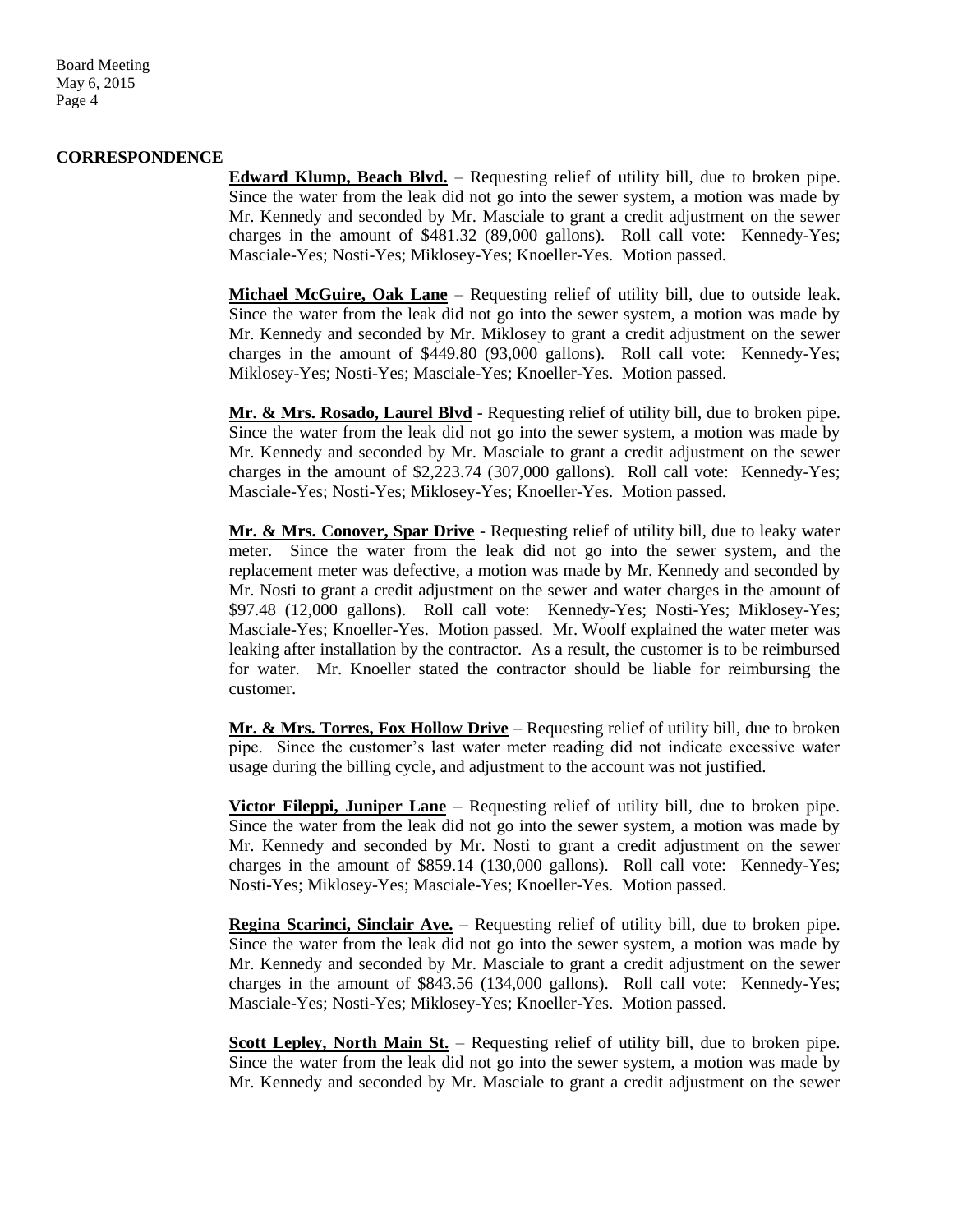charges in the amount of \$138.80 (43,000 gallons). Roll call vote: Kennedy-Yes; Masciale-Yes; Nosti-Yes; Miklosey-Yes; Knoeller-Yes. Motion passed.

**Mr. & Mrs. Camaligan, Penn Ave.** – Requesting relief of utility bill, due to leaky outside pipe. Since the water from the leak did not go into the sewer system, a motion was made by Mr. Kennedy and seconded by Mr. Miklosey to grant a credit adjustment on the sewer charges in the amount of \$223.66 (47,000 gallons). Roll call vote: Kennedy-Yes; Miklosey-Yes; Nosti-Yes; Masciale-Yes; Knoeller-Yes. Motion passed.

**Carol Lanzerotti, Tiller Dr.** – Requesting relief of utility bill, due to broken pipe. Since the water from the leak did not go into the sewer system, a motion was made by Mr. Kennedy and seconded by Mr. Nosti to grant a credit adjustment on the sewer charges in the amount of \$31.92 (19,000 gallons). Roll call vote: Kennedy-Yes; Nosti-Yes; Miklosey-Yes; Masciale-Yes; Knoeller-Yes. Motion passed.

**Carl Schmidt, Capstan Dr.** – Requesting relief of utility bill, due to broken pipe. Since the water from the leak did not go into the sewer system, a motion was made by Mr. Kennedy and seconded by Mr. Nosti to grant a credit adjustment on the sewer charges in the amount of \$164.16 (48,000 gallons). Roll call vote: Kennedy-Yes; Nosti-Yes; Miklosey-Yes; Masciale-Yes; Knoeller-Yes. Motion passed.

**Bernadette Harris Williams, Pine Forest Lane** – Requesting relief of utility bill, due to broken pipe. Since the water from the leak did not go into the sewer system, a motion was made by Mr. Kennedy and seconded by Mr. Nosti to grant a credit adjustment on the sewer charges in the amount of \$493.64 (88,000 gallons). Roll call vote: Kennedy-Yes; Nosti-Yes; Miklosey-Yes; Masciale-Yes; Knoeller-Yes. Motion passed.

**Danielle Scevola, Ernest Dr.** – Requesting relief of utility bill, due to leaky outside faucet. Since the water from the leak did not go into the sewer system, a motion was made by Mr. Kennedy and seconded by Mr. Masciale to grant a credit adjustment on the sewer charges in the amount of \$64.64 (21,000 gallons). Roll call vote: Kennedy-Yes; Masciale-Yes; Nosti-Yes; Miklosey-Yes; Knoeller-Yes. Motion passed.

**Donna Mazzonna, Briar Rd.** – Requesting relief of utility bill, due to broken pipe. Since the water from the leak did not go into the sewer system, a motion was made by Mr. Kennedy and seconded by Mr. Miklosey to grant a credit adjustment on the sewer charges in the amount of \$19.16 (8,000 gallons). Roll call vote: Kennedy-Yes; Miklosey-Yes; Nosti-Yes; Masciale-Yes; Knoeller-Yes. Motion passed.

**Jane Kramer, Sheffield Dr.** – Requesting relief of utility bill, due to broken meter due to freezing. Based upon the available information, a waiver of the service charges could not be supported. It is the customer's responsibility to protect the water meter from freezing temperatures.

| OLD<br><b>BUSINESS</b> | Mr. DeNicola recommended recycling the expansion tanks. |
|------------------------|---------------------------------------------------------|
| NEW                    |                                                         |

**BUSINESS** There was no new business to discuss.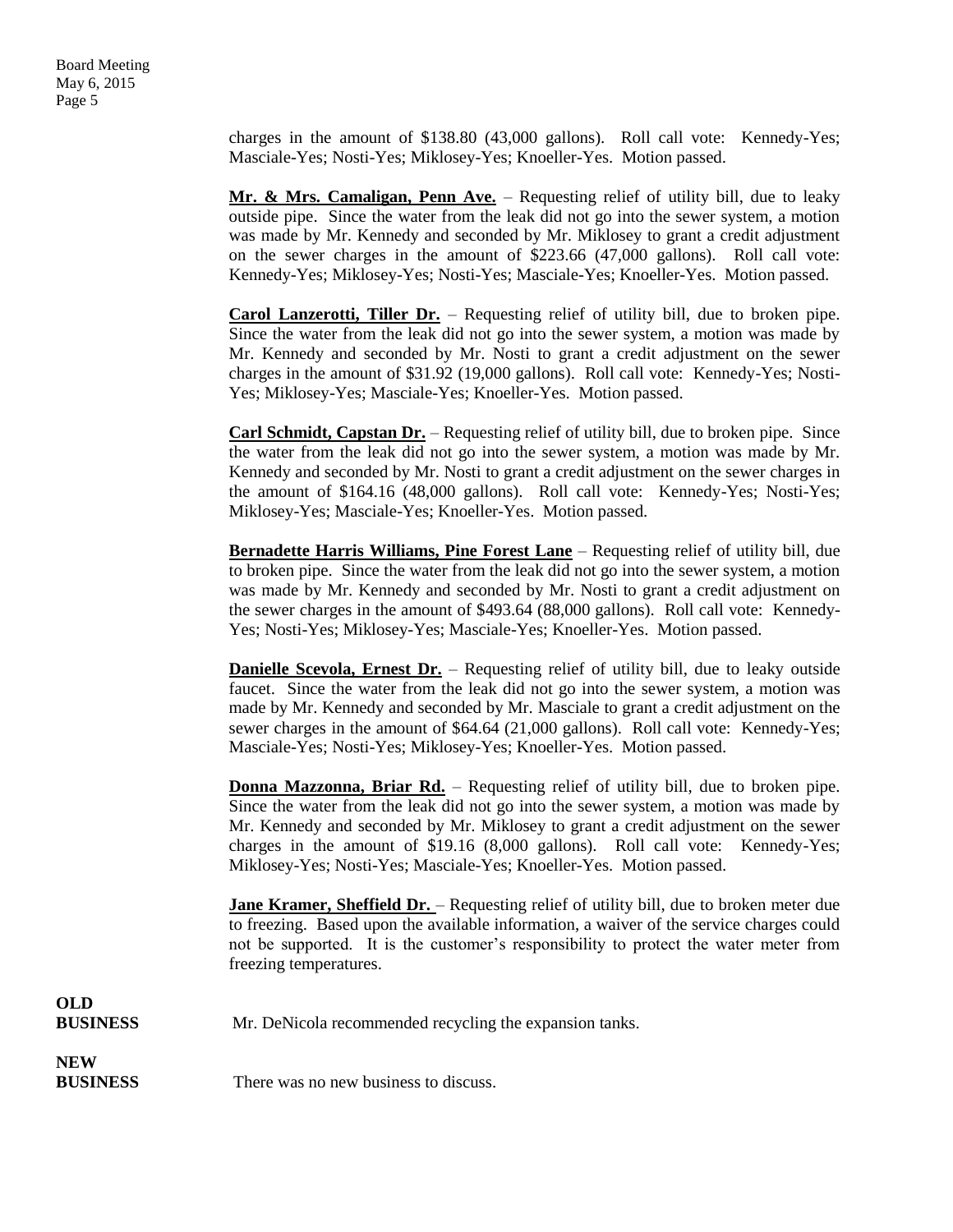## **PUBLIC BUSINESS/**

**COMMENT Larry Gudgeon, 271 Central Lake Drive -** Mr. Gudgeon was present to request reimbursement for charges incurred from the Authority for defrosting his frozen water meter. He explained the meter is in the meter pit by the curb, not in the crawl space. Mr. Knoeller stated the meter by the curb is the Authority's responsibility, therefore, he should not have been charged. Mr. Gudgen's account will be credited. Mr. Gudgen recommended insulating the meter pits at the curb.

> **Nick Spaltro, Dunberry Drive** – Mr. Spaltro was present to discuss low water pressure he and other homeowners are receiving in the Seabreeze/Toll Brothers development, particularly Dunberry Drive. Mr. Knoeller asked Mr. Dittenhofer to look into this issue. Mr. Woolf stated he believes it is more of a restriction problem than a pressure problem. He explained the pressure is based on the elevation in the water towers. He stated he and Mr. Dittenhofer will examine the looping of the system. Mr. Knoeller informed Mr. Spaltro he will be provided with a copy of the report on the engineer's findings.

> Mr. Spaltro asked about the flushing of hydrants in the development. Mr. Woolf stated those hydrants are considered private, therefore, it is up to the developer to flush the hydrants. Once the project is complete and Toll Brothers get off of their bond, the equipment will be turned over to the Authority who will maintain the mains and the fire hydrants. At that time, the Authority would be responsible for flushing the hydrants. As a courtesy, and public safety issue, Mr. Knoeller recommended the fire hydrants at the Toll Brother's development be flushed by the LMUA, contingent upon approval by the developer.

### **PAYMENT OF**

**VOUCHERS WHEREAS**, the members of the Lacey Municipal Utilities Authority carefully examined all vouchers presented for payment of claims;

> **NOW, THEREFORE, BE IT RESOLVED** by the Lacey Municipal Utilities Authority that:

> 1. Said vouchers in the sum of \$624,285.26 be and the same are hereby approved to be paid.

2. Said vouchers are listed on the attached computer check register.

A motion was made by Mr. Miklosey and seconded by Mr. Masciale to adopt the above resolution. Roll call vote: Miklosey-Yes; Masciale-Yes; Nosti-Yes; Kennedy-Yes; Knoeller-Yes. Motion passed.

**ADJOURNMENT** There being no further business to discuss, the meeting was adjourned at 7:35 p.m.

Respectfully submitted,

Michele Kennedy Executive Secretary